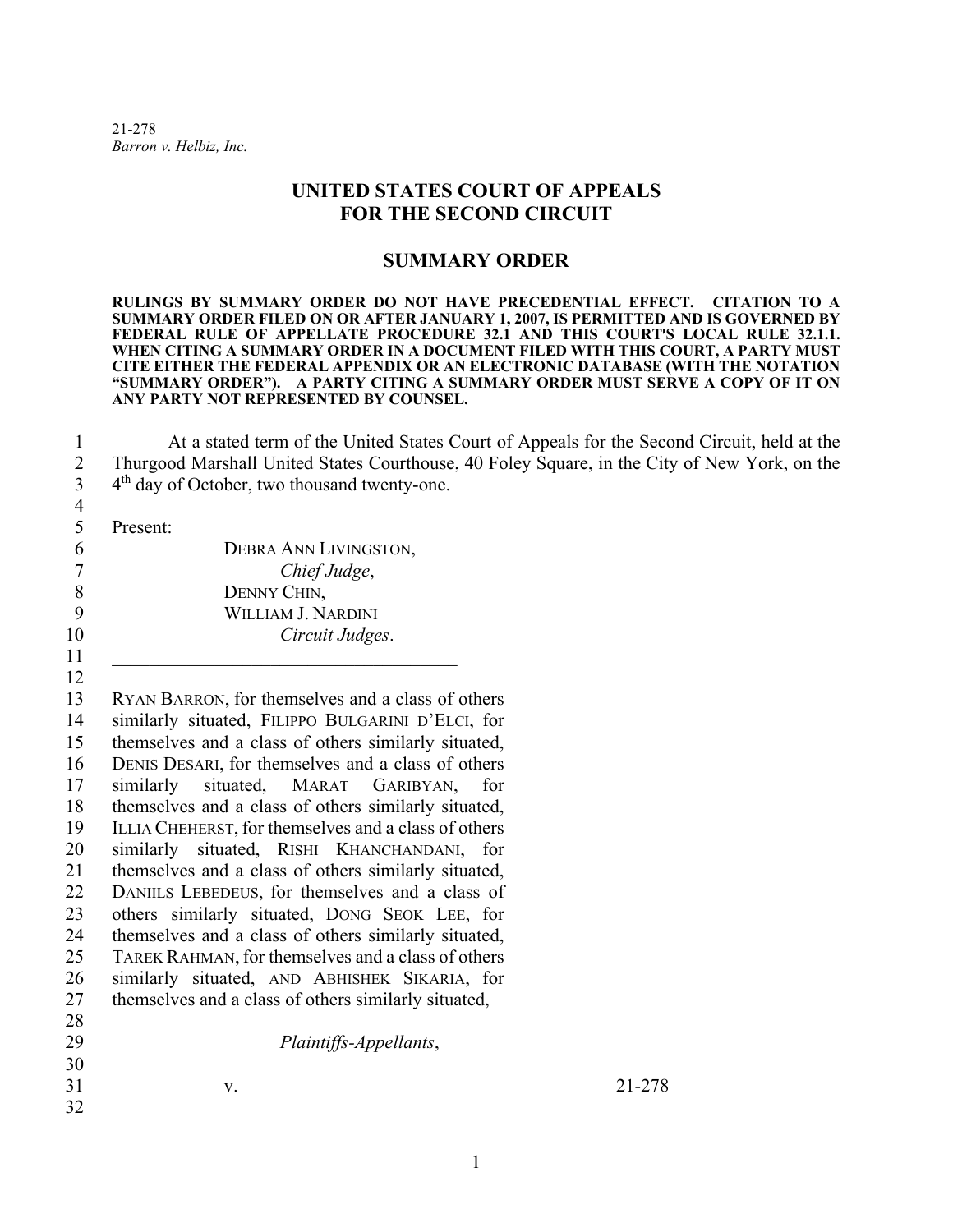| $\mathbf{1}$<br>$\overline{2}$   | HELBIZ, INC., SALVATORE PALELLA, NETELLER (US)<br>INC., SKRILL USA INC., LORENZO PELLEGRINO,               |                                                                                                                                                                                                                                                                  |  |  |
|----------------------------------|------------------------------------------------------------------------------------------------------------|------------------------------------------------------------------------------------------------------------------------------------------------------------------------------------------------------------------------------------------------------------------|--|--|
| 3                                | JONATHAN HANNESTAD, STEFANO CIRAVEGNA,                                                                     |                                                                                                                                                                                                                                                                  |  |  |
| $\overline{4}$                   | MICHAEL COPPOLA, GIULIO PROFUMO, JUSTIN                                                                    |                                                                                                                                                                                                                                                                  |  |  |
| 5                                | GUILIANO, AND SAEED ALDARMAKI,                                                                             |                                                                                                                                                                                                                                                                  |  |  |
| 6<br>$\overline{7}$              | Defendants-Appellees,                                                                                      |                                                                                                                                                                                                                                                                  |  |  |
| $\,8\,$<br>$\boldsymbol{9}$      | MILOS CITOVEK,                                                                                             |                                                                                                                                                                                                                                                                  |  |  |
| 10                               |                                                                                                            |                                                                                                                                                                                                                                                                  |  |  |
| 11                               | Defendant.                                                                                                 |                                                                                                                                                                                                                                                                  |  |  |
| 12                               |                                                                                                            |                                                                                                                                                                                                                                                                  |  |  |
| 13<br>14<br>15                   | For Plaintiffs-Appellants:                                                                                 | MICHAEL KANOVITZ, Loevy & Loevy, Chicago, IL.                                                                                                                                                                                                                    |  |  |
| 16<br>17<br>18<br>19<br>20<br>21 | For Defendants-Appellees:                                                                                  | ROBERT G. HEIM, Tarter Krinsky & Drogin LLP, New<br>York, NY; WILLIAM FRANCIS DAHILL AND SAMUEL A.<br>BLAUSTEIN, Dunnington, Bartholow & Miller LLP,<br>New York, NY; Adam M. Bialek and Philip Ransom<br>Schatz, Wollmuth Maher & Deutsch LLP, New York,<br>NY. |  |  |
| 22<br>23                         |                                                                                                            | Appeal from a judgment of the United States District Court for the Southern District of                                                                                                                                                                          |  |  |
| 24                               | New York (Stanton, $J$ .).                                                                                 |                                                                                                                                                                                                                                                                  |  |  |
| 25                               |                                                                                                            | UPON DUE CONSIDERATION, IT IS HEREBY ORDERED, ADJUDGED, AND                                                                                                                                                                                                      |  |  |
| 26                               | <b>DECREED</b> that the judgment of the district court is <b>VACATED</b> , and the case is <b>REMANDED</b> |                                                                                                                                                                                                                                                                  |  |  |
| 27                               | to the district court.                                                                                     |                                                                                                                                                                                                                                                                  |  |  |
| 28                               |                                                                                                            | Plaintiffs-Appellants Ryan Barron, Filippo Bulgarini d'Elci, Denis Desari, Marat                                                                                                                                                                                 |  |  |
| 29                               |                                                                                                            | Garibyan, Illia Cheherst, Rishi Khanchandani, Daniils Lebedeus, Dong Seok Lee, Tarek Rahman,                                                                                                                                                                     |  |  |
| 30                               |                                                                                                            | and Abhishek Sikaria (collectively, "Plaintiffs"), for themselves and a class of others similarly                                                                                                                                                                |  |  |
| 31                               |                                                                                                            | situated, appeal the district court's January 22, 2021 order dismissing their complaint. Plaintiffs                                                                                                                                                              |  |  |
| 32                               |                                                                                                            | sued Helbiz, Inc., Salvatore Palella, Neteller (US) Inc., Skrill USA Inc., Lorenzo Pellegrino,                                                                                                                                                                   |  |  |
| 33                               |                                                                                                            | Jonathan Hannestad, Stefano Ciravegna, Michael Coppola, Giulio Profumo, Justin Guiliano, and                                                                                                                                                                     |  |  |
| 34                               |                                                                                                            | Saeed Aldarmaki (collectively, "Defendants"), alleging Defendants participated in a                                                                                                                                                                              |  |  |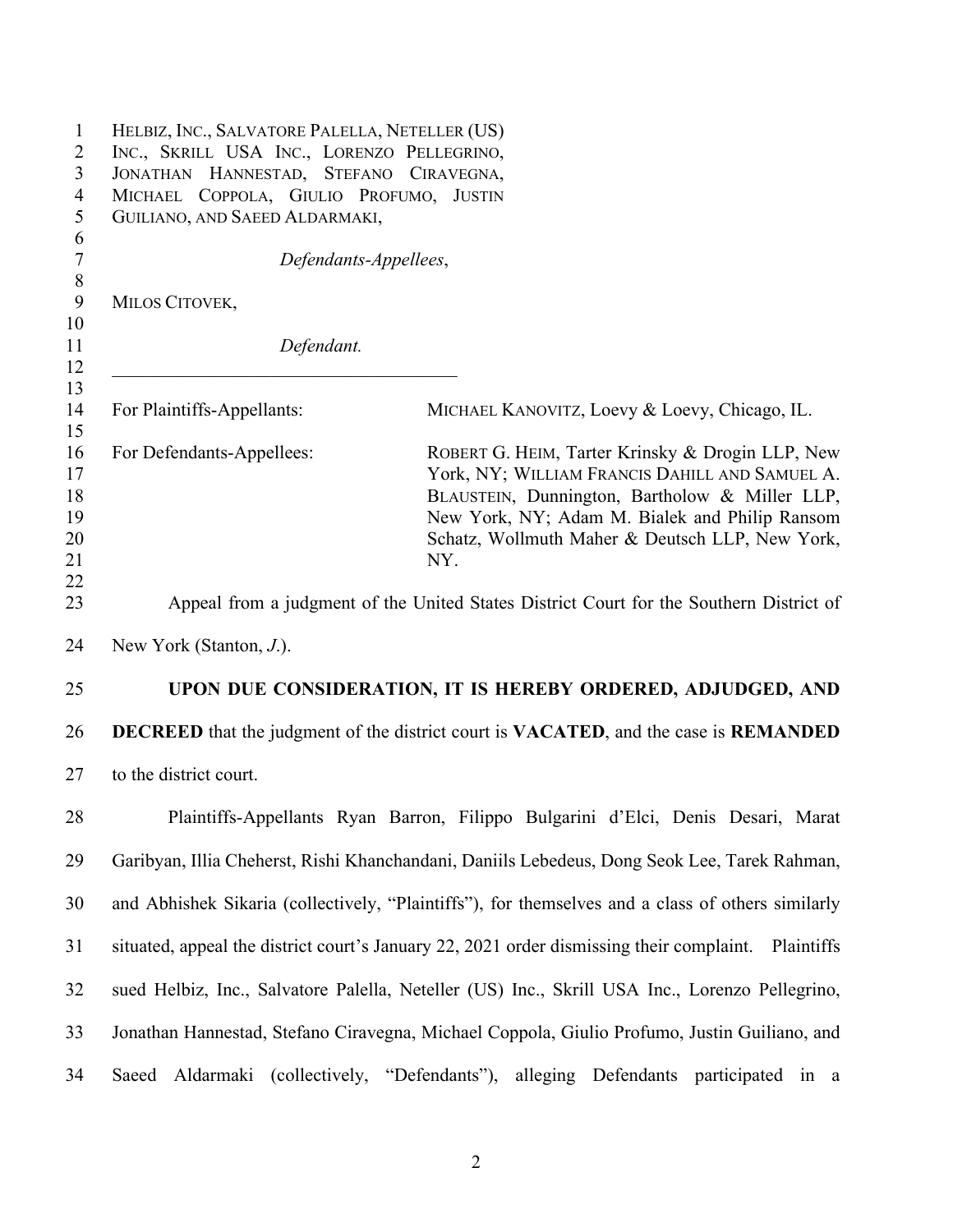cryptocurrency "pump and dump" scheme and broke various promises to them. On appeal, Plaintiffs argue that the district court erred by applying *Morrison v. National Australia Bank Ltd.*, 561 U.S. 247 (2010), to dismiss their claims. They also assert that the district court abused its discretion by not permitting them to amend their complaint to plead additional facts about domestic sales and purchases of HelbizCoin, among other things. For the reasons stated below, we agree. We assume the reader's familiarity with the underlying facts, the procedural history of the case, and the issues on appeal.

## **1. Factual and Procedural Background[1](#page-2-0)**

 Plaintiffs are purchasers of HelbizCoin, a cryptocurrency that Plaintiffs allege was created, marketed, issued and controlled by Helbiz (a Delaware corporation) and Salvatore Palella, its CEO. Plaintiffs allege, among other things, that Helbiz and Palella promised that HelbizCoin would be the exclusive currency of a smartphone-based transportation rental platform to be developed by Helbiz. Helbiz and Palella marketed the platform as the solution to various intra- urban transportation issues, allowing users to rent everything from flying drone taxis to cars, bikes, and scooters to travel within cities. To fund the development of the platform, Helbiz and Palella planned an initial coin offering ("ICO"), whereby investors could purchase HelbizCoin. Helbiz and Palella announced in a whitepaper for HelbizCoin that Helbiz would use the sale proceeds from the ICO to build its platform and market it to potential users. As the platform's exclusive currency, users would have to purchase HelbizCoin to pay for rentals, causing the price of HelbizCoin to rise as more users purchased the coin to access the platform.

<span id="page-2-0"></span><sup>&</sup>lt;sup>1</sup> The factual background is derived from Plaintiffs' complaint, which is accepted as true and read in the light most favorable to Plaintiffs in considering the motion to dismiss. *See Absolute Activist Value Master Fund Ltd. v. Ficeto*, 677 F.3d 60, 65 (2d Cir. 2012).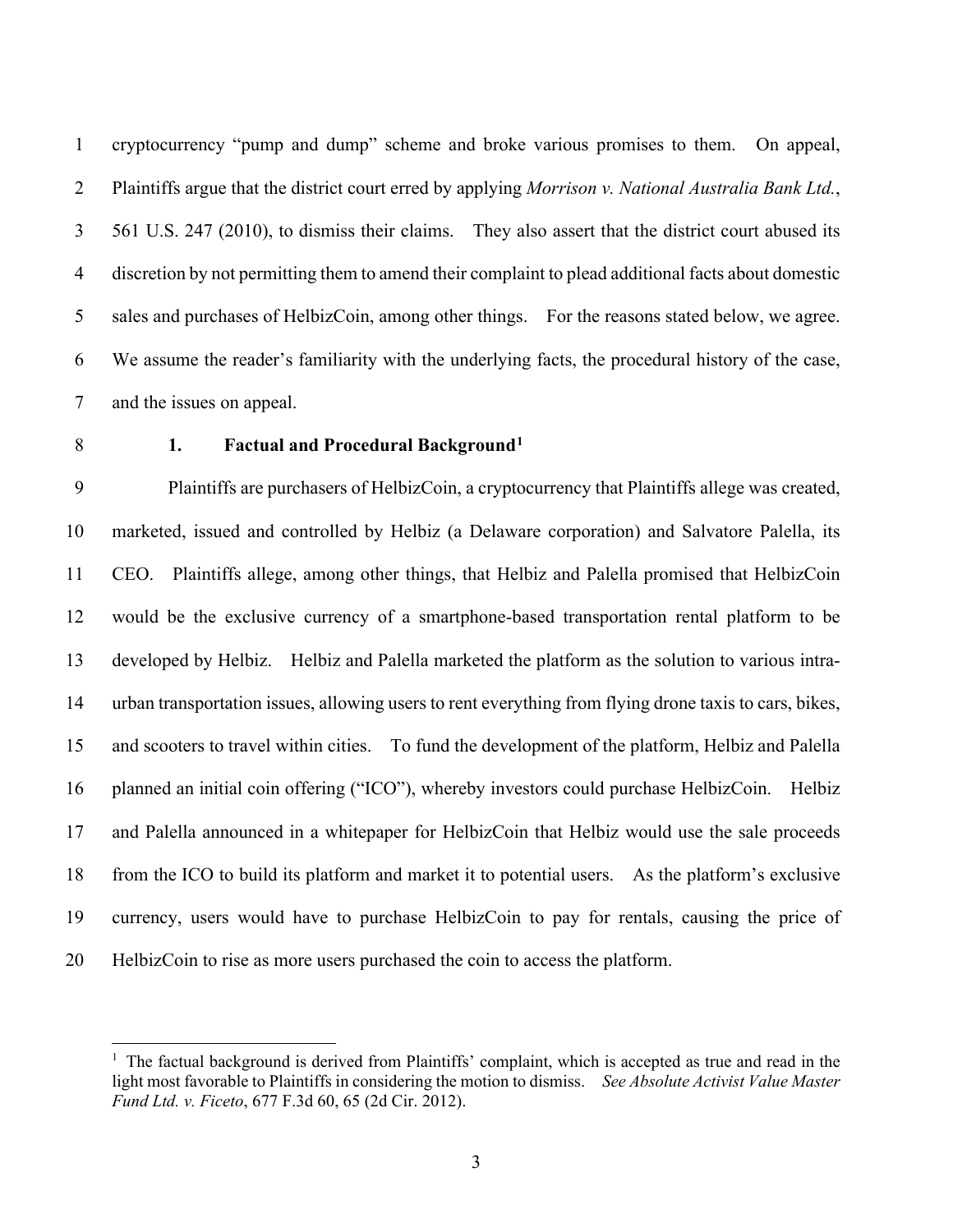The ICO occurred in two phases—a "pre-sale" in January 2018, and a "crowd sale" in February through March 2018. Helbiz and Palella issued about one billion HelbizCoins, selling about half to the public, and retaining half for Helbiz and its founders, employees, affiliates, and backers. On average, investors paid \$0.15 per HelbizCoin for the 520 million HelbizCoins they received, making each of the roughly one billion coins worth about \$0.04 on a fully diluted basis. Altogether, Helbiz and Palella raised \$38.6 million in the ICO's two phases.

 After the ICO, however, Helbiz and Palella reneged on a number of the promises made in the whitepaper, including the promise to use HelbizCoin as the platform's exclusive currency. Plaintiffs further allege that Helbiz and Palella kept the money raised in the ICO for themselves instead of using the funds to build the rental platform. Together, this caused the price of HelbizCoin to plummet, reaching as low as \$0.0008 in January 2019.

 In 2020, in connection with Helbiz's planned initial public offering, Helbiz and Palella announced that HelbizCoin would be destroyed and delisted from cryptocurrency exchanges. Those who purchased HelbizCoin during the ICO would be refunded their purchase price in Ethereum, a separate cryptocurrency. According to Plaintiffs, however, the offer to fully refund purchasers was a sham because most ICO purchasers had already sold their HelbizCoin, seeking to cut their losses as the price of the coin plummeted. Investors who purchased HelbizCoin on the secondary market after the ICO would be offered approximately \$0.0002 in Ethereum.

 Plaintiffs also allege that Neteller (US) Inc. and Skrill USA Inc. (internet-based payment money transferors and partners with Helbiz); Lorenzo Pellegrino (former CEO of Neteller and Skrill); Saeed Aldarmaki (partner with Helbiz); and Jonathan Hannestad, Stefano Ciravegna, Michael Coppola, Giulio Profumo, and Justin Guiliano (individuals named in the HelbizCoin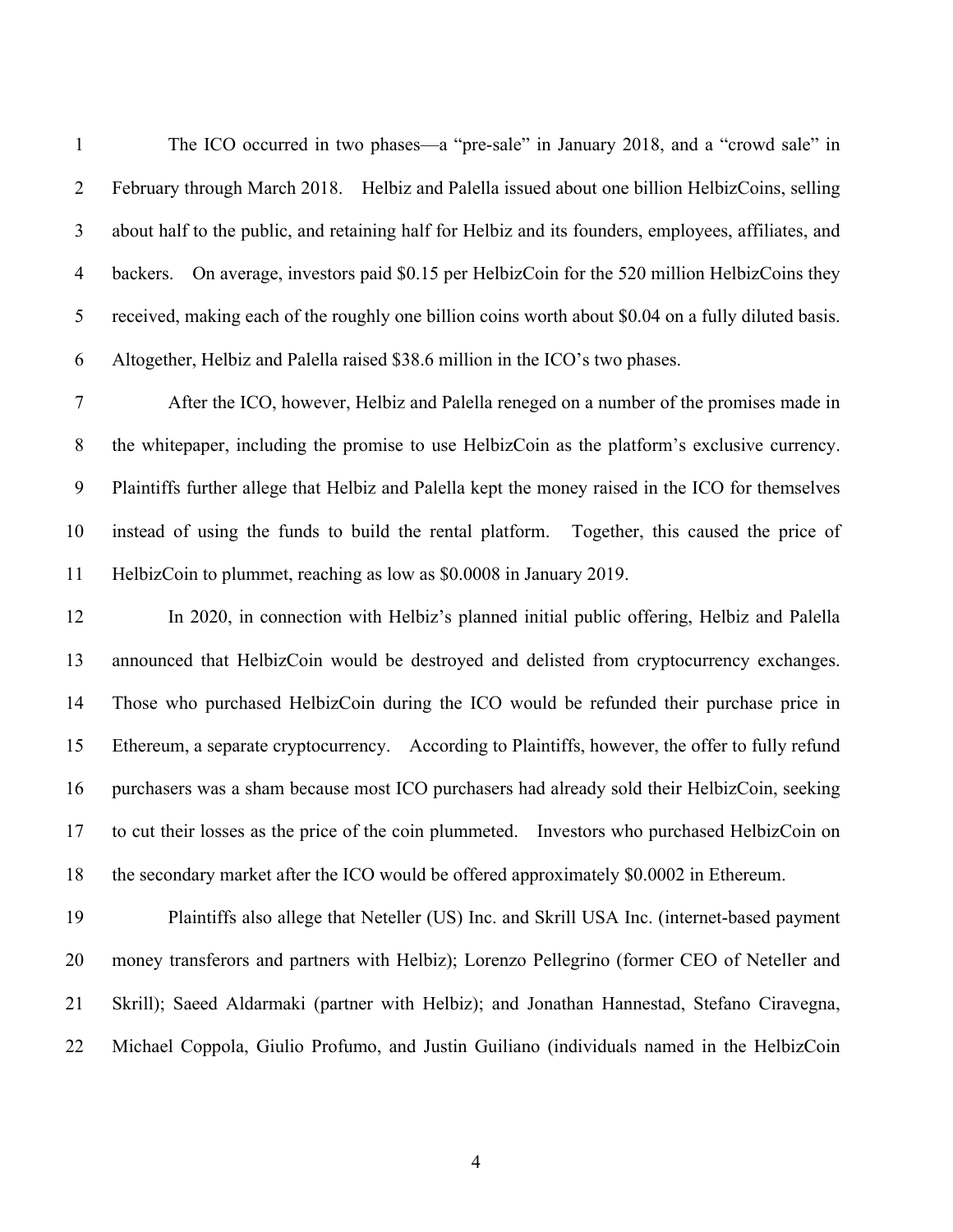whitepaper) each joined a conspiracy with Helbiz and Palella to fraudulently market HelbizCoin and breach promises made to Plaintiffs.

 Based on these allegations, Plaintiffs brought common law claims sounding in breach of contract, trespass and conversion of chattels, constructive trust, quiet title, and spoilation, and state statutory claims under section 20-701 of the New York City Administrative Code and section 349 of the New York General Business Law.

 The district court, *sua sponte*, requested briefing from the parties to address whether Plaintiffs' complaint was subject to dismissal under *Morrison*. Attached to a separately filed motion to dismiss, Defendants included an affidavit and the ICO's purported Terms and Conditions, apparently showing that HelbizCoin was created and issued abroad by a Singaporean third party unaffiliated with Helbiz, and that U.S. citizens were prohibited from purchasing HelbizCoin. After briefing by the parties, the district court dismissed Plaintiffs' complaint. Analyzing the claims under *Morrison*, the district court concluded that because the case involved neither securities listed on a domestic exchange nor domestic purchases of securities, Plaintiffs failed to state a claim.

**2. Discussion**

 This Court reviews the district court's dismissal under Rule 12(b)(6) *de novo*, "accepting all factual allegations as true and drawing all reasonable inferences in favor of the plaintiff." *Hutchison v. Deutsche Bank Sec. Inc.*, 647 F.3d 479, 483–84 (2d Cir. 2011); *see* Fed. R. Civ. P. 12(b)(6). On appeal, Plaintiffs argue that the district court erred by applying *Morrison* 21 to their state law claims. We agree.

 In *Morrison*, the Supreme Court held that Section 10(b) of the Securities Exchange Act "reaches the use of a manipulative or deceptive device or contrivance only in connection with the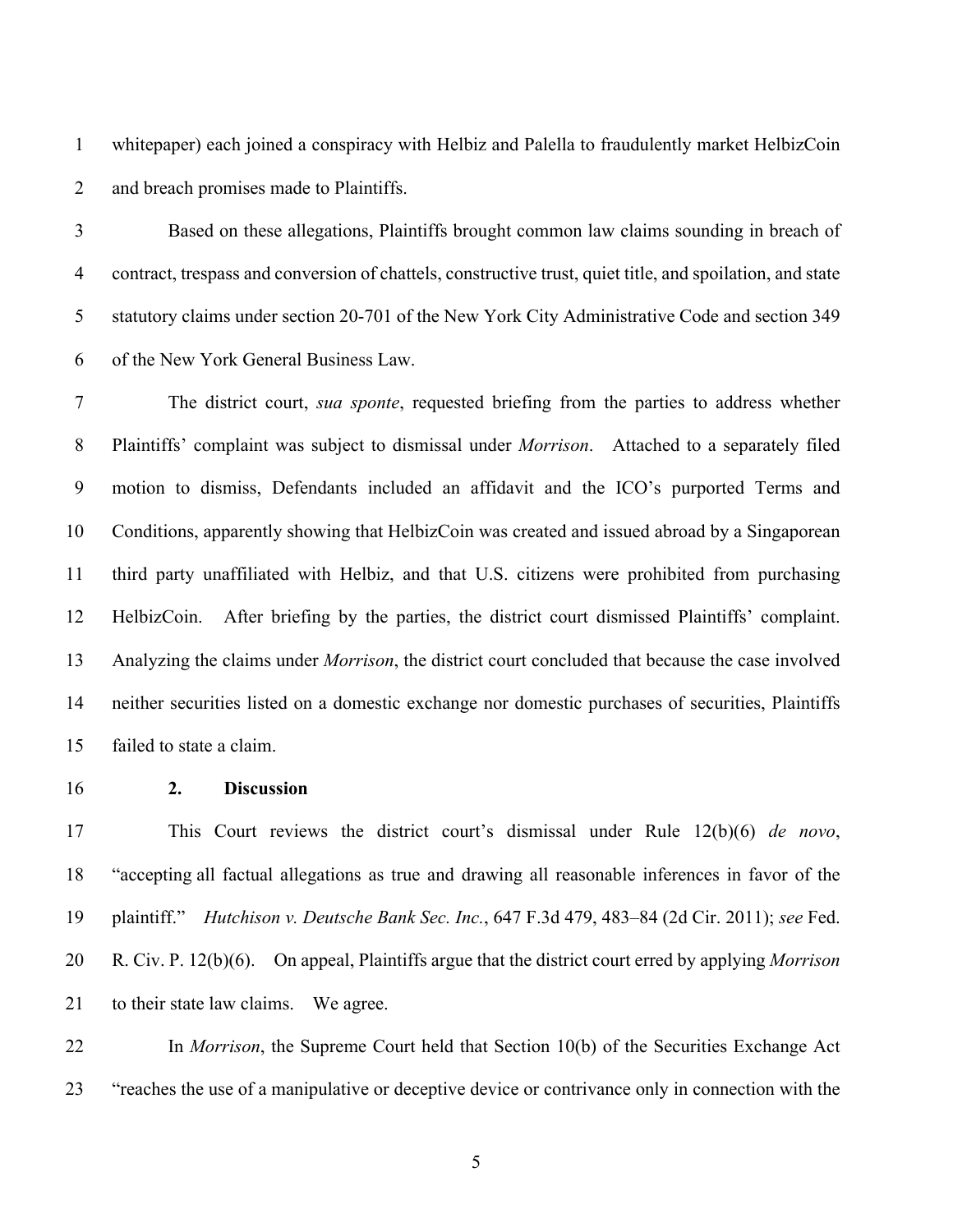purchase or sale of a security listed on an American stock exchange, and the purchase or sale of any other security in the United States." 561 U.S. at 273; *see* 15 U.S.C. § 78j(b). The Supreme Court grounded this holding in a canon of statutory construction known as the presumption against extraterritoriality—"absent clearly expressed congressional intent to the contrary, federal laws will be construed to have only domestic application." *RJR Nabisco, Inc. v. Eur. Cmty.*, 136 S.Ct. 2090, 2100 (2016). In *Morrison*, the petitioners failed to show that the securities at issue were listed on a domestic exchange or that the relevant purchases or sales occurred within the U.S. 561 U.S. at 273. As such, the Court affirmed the dismissal of the petitioners' complaint for failing to state a claim on which relief could be granted. *Id.*; *see* Fed. R. Civ. P. 12(b)(6).

 The *Morrison* Court, in analyzing the federal securities claim at issue there, did not assert that its analysis applied to claims that are not brought under Section 10(b) of the Securities Exchange Act, such as the state law claims made here. Defendants assert that the district court's application of *Morrison* was appropriate because, though labeled as state law claims, all of 14 Plaintiffs' claims are substantively federal securities claims for fraud brought under Section 10(b).<sup>[2](#page-5-0)</sup> But this is not a fair reading of the complaint. Viewed most favorably to Plaintiffs, the complaint alleges that Defendants made certain promises that induced the Plaintiffs to purchase HelbizCoin, and regardless whether those promises were known to the Defendants to be false at the time they were made, Defendants ultimately did not fulfill them. *See Gaidon v. Guardian Life Ins. Co. of Am.*, 725 N.E.2d 598, 606 (N.Y. 1999) ("A practice may carry the capacity to mislead or deceive a reasonable person but not be fraudulent."); *see also Hutchison*, 647 F.3d at 483–84. While Plaintiffs' various claims might eventually fail for lacking adequate domesticity, that

<span id="page-5-0"></span> It is unclear if the district court took this approach, as the court did not state why it applied *Morrison* to claims arising under New York law.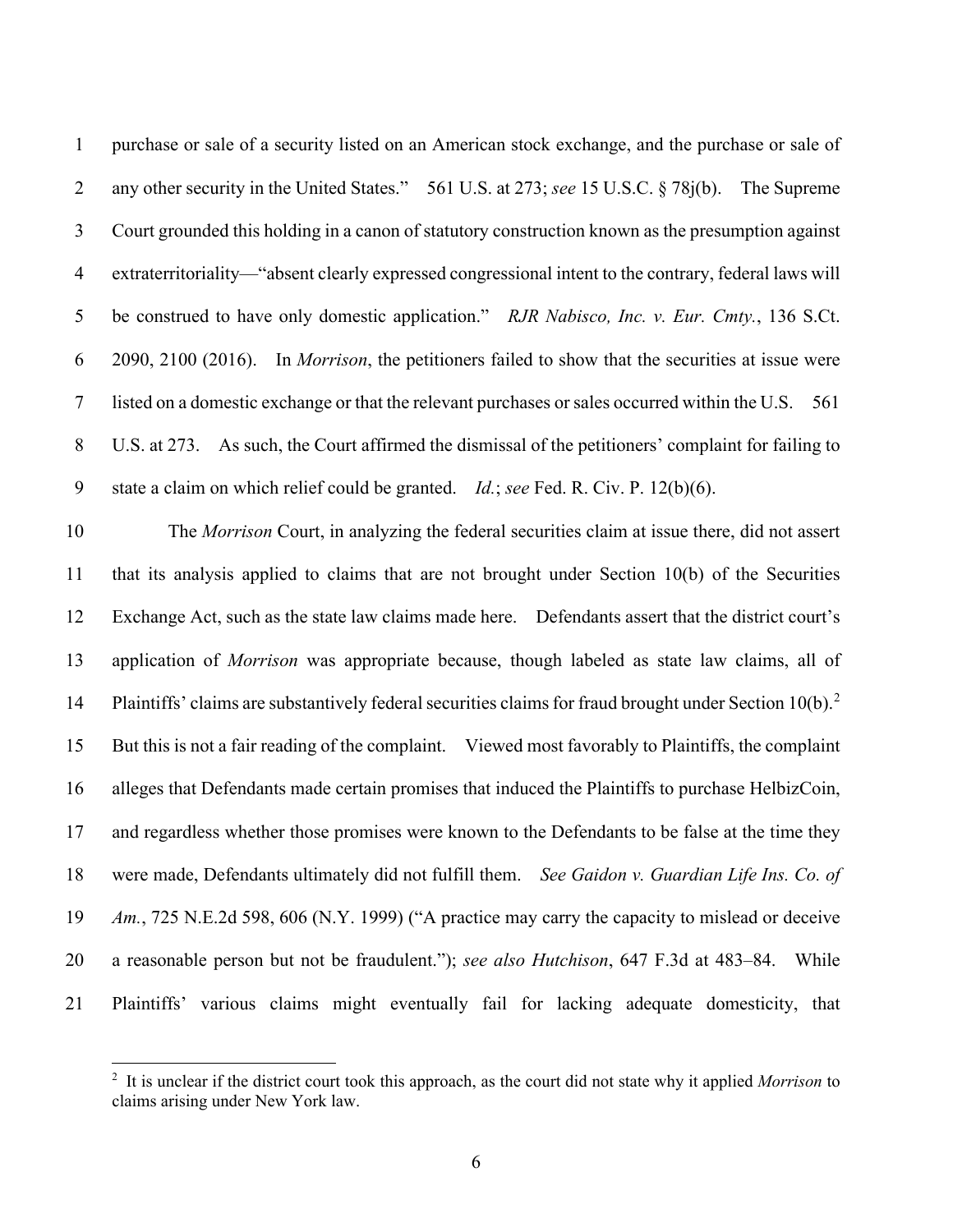determination must be made pursuant to a more tailored approach that analyzes any Section 10(b) 2 claims<sup>[3](#page-6-0)</sup> under *Morrison*, and separately, any state law claims under New York's rules for the extraterritorial application of its law. *Cf. Glob. Reinsurance Corp.–U.S. Branch v. Equitas Ltd.*, 969 N.E.2d 187, 195 (N.Y. 2012) ("The established presumption is, of course, against the extraterritorial operation of New York law, and we do not see how it could be overcome in a situation where the analogue federal claim would be barred by congressional enactment." (citation omitted)).

 Plaintiffs also argue that the district court abused its discretion by not granting them leave to amend their complaint to, among other things, add factual allegations regarding the citizenship of plaintiff Ryan Barron (a purported U.S. citizen who purchased HelbizCoin domestically), to clarify the domesticity of the ICO and purchases of HelbizCoin, and to make a separate federal securities claim under Section 10(b). *See Hutchison*, 647 F.3d at 490 ("We review denial of leave to amend under an abuse of discretion standard." (internal quotation marks omitted)). Once again, we agree.

 Under Rule 15 of the Federal Rules of Civil Procedure, a "court should freely give leave [to amend the complaint] when justice so requires." *Absolute Activist*, 677 F.3d at 71 (alteration in original) (quoting Fed. R. Civ. P. 15(a)(2)). Rule 15's "permissive standard" is "consistent with our strong preference for resolving disputes on the merits." *Loreley Fin. (Jersey) No. 3 Ltd. v. Wells Fargo Sec., LLC*, 797 F.3d 160, 190 (2d Cir. 2015) (internal quotation marks omitted). We have been "particularly skeptical of denials of requests to amend when a plaintiff did not previously have a district court's ruling on a relevant issue" because "[w]ithout the benefit of a

<span id="page-6-0"></span> $3\,$  As discussed below, Plaintiffs have represented that they would, if permitted, amend their complaint to clearly include federal securities law claims.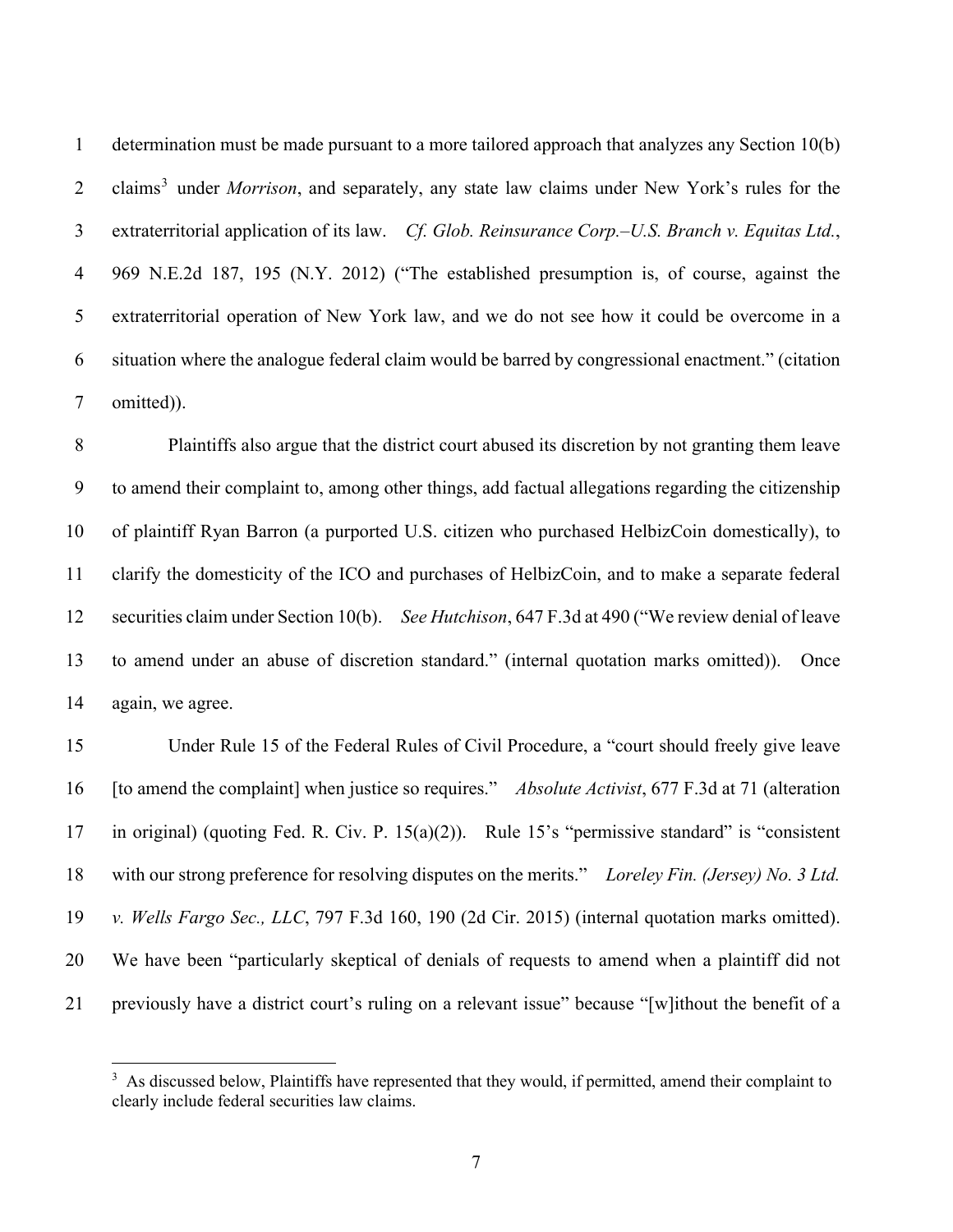ruling, many a plaintiff will not see the necessity of amendment or be in a position to weigh the practicality and possible means of curing specific deficiencies." *Attestor Value Master Fund v. Republic of Argentina*, 940 F.3d 825, 833 (2d Cir. 2019) (alteration in original) (quoting *Loreley*, 797 F.3d at 190).

 Defendants argue that Plaintiffs should not be permitted to amend their complaint because they never formally moved to amend before the district court. True, Plaintiffs did not file a motion to amend their complaint below. They did, however, repeatedly note in their briefing to the district court that they were willing to amend to make specific changes to the complaint to 9 prevent dismissal, such as by pleading plaintiff Barron's Texas citizenship.<sup>[4](#page-7-0)</sup> Plaintiffs' failure to formally move for amendment is not a sufficient ground to prohibit them from amending now. *See Loreley*, 797 F.3d at 190 ("Generally, we will not deem a request for leave to amend insufficient on the basis of form alone."); *Porat v. Lincoln Towers Cmty. Ass'n*, 464 F.3d 274, 276 (2d Cir. 2006) ("[W]here a plaintiff clearly has expressed a desire to amend, a lack of a formal motion is not a sufficient ground for a district court to dismiss without leave to amend."). Defendants also argue that Plaintiffs should not be allowed to amend because any

 amendment would be futile. *See Absolute Activist*, 677 F.3d at 71 ("[A] request to replead should be denied in the event that amendment would be futile."). Based on their filed affidavit and the

ICO's purported Terms and Conditions, they assert that HelbizCoin was issued abroad by a third-

<span id="page-7-0"></span>party entity and that there were no domestic purchasers of HelbizCoin. They claim that Plaintiffs

<sup>&</sup>lt;sup>4</sup> Amendment might well be necessary to establish diversity jurisdiction under the Class Action Fairness Act ("CAFA") in the event Plaintiffs amend their complaint to add a federal securities claim which is ultimately dismissed. Under CAFA, the district court has original jurisdiction over any class action in which "the matter in controversy exceeds the sum or value of \$5,000,000, exclusive of interest and costs," and "any member of a class of plaintiffs is a citizen of a State different from any defendant." 28 U.S.C. § 1332(d)(2), (A). Currently, the complaint does not plead Plaintiffs' citizenship, only stating that diversity of citizenship exists.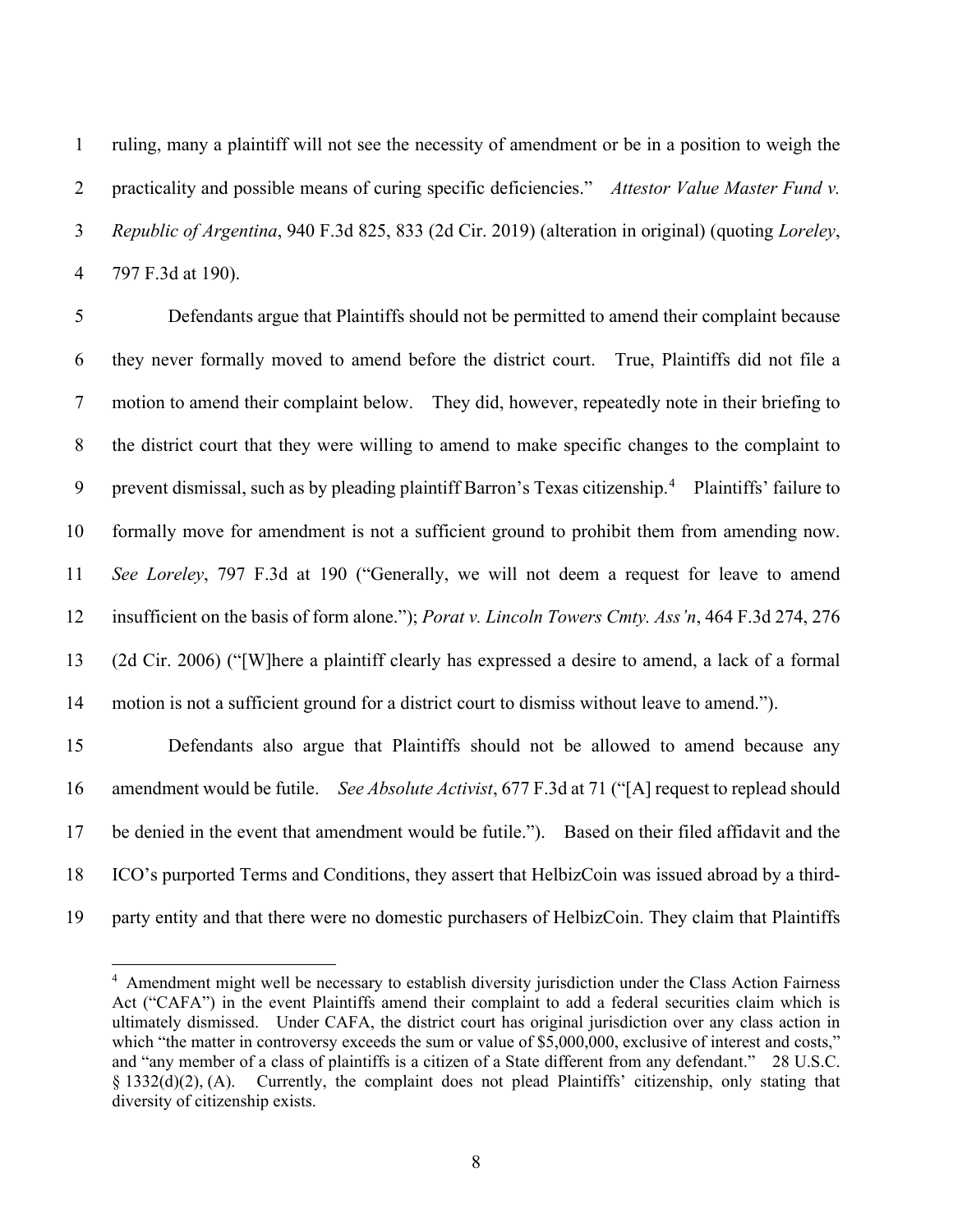are thus incapable of pleading subject matter jurisdiction and sufficient domesticity under federal and state law.

 We cannot conclude that amendment is futile. Plaintiffs have represented that they will amend to plead that a named plaintiff is a citizen of Texas who purchased HelbizCoin domestically, allege additional facts concerning the domesticity of the ICO and purchases of HelbizCoin, and expressly make a Section 10(b) fraud claim. *See id.* ("[W]e cannot conclude that amendment would be futile given the [plaintiffs'] representations made both in their briefs and at oral argument that additional facts could be alleged to show that the transactions were domestic." (alterations added)). Such amendments could cure potential jurisdictional defects or federal and state law extraterritorial concerns.

 Further, it was error for the district court to consider Defendants' affidavit and the Terms and Conditions in concluding that Plaintiffs' complaint was subject to dismissal under Rule 12(b)(6). *See Goldman v. Belden*, 754 F.2d 1059, 1065 (2d Cir. 1985) ("[A] Rule 12(b)(6) motion is addressed to the face of the pleading."). While the court may consider, on a motion to dismissfor failure to state a claim, an exhibit filed by a defendant that is "integral" to the complaint, the affidavit and Terms and Conditions here do not meet that prerequisite. The complaint did not mention these documents, and Plaintiffs assert in briefings and declarations that at least one plaintiff was never asked to consent to the Terms and Conditions when purchasing HelbizCoin. *See Nicosia v. Amazon.com, Inc.*, 834 F.3d 220, 230–31 (2d Cir. 2016) (noting that courts may rely on an unincorporated document "where the complaint relies heavily upon its terms and effect, thereby rendering the document integral to the complaint. A necessary prerequisite . . . is that the plaintiff *rely* on the terms and effect of the document in drafting the complaint; mere notice or possession is not enough." (emphasis in original) (internal quotation marks and citations omitted)).